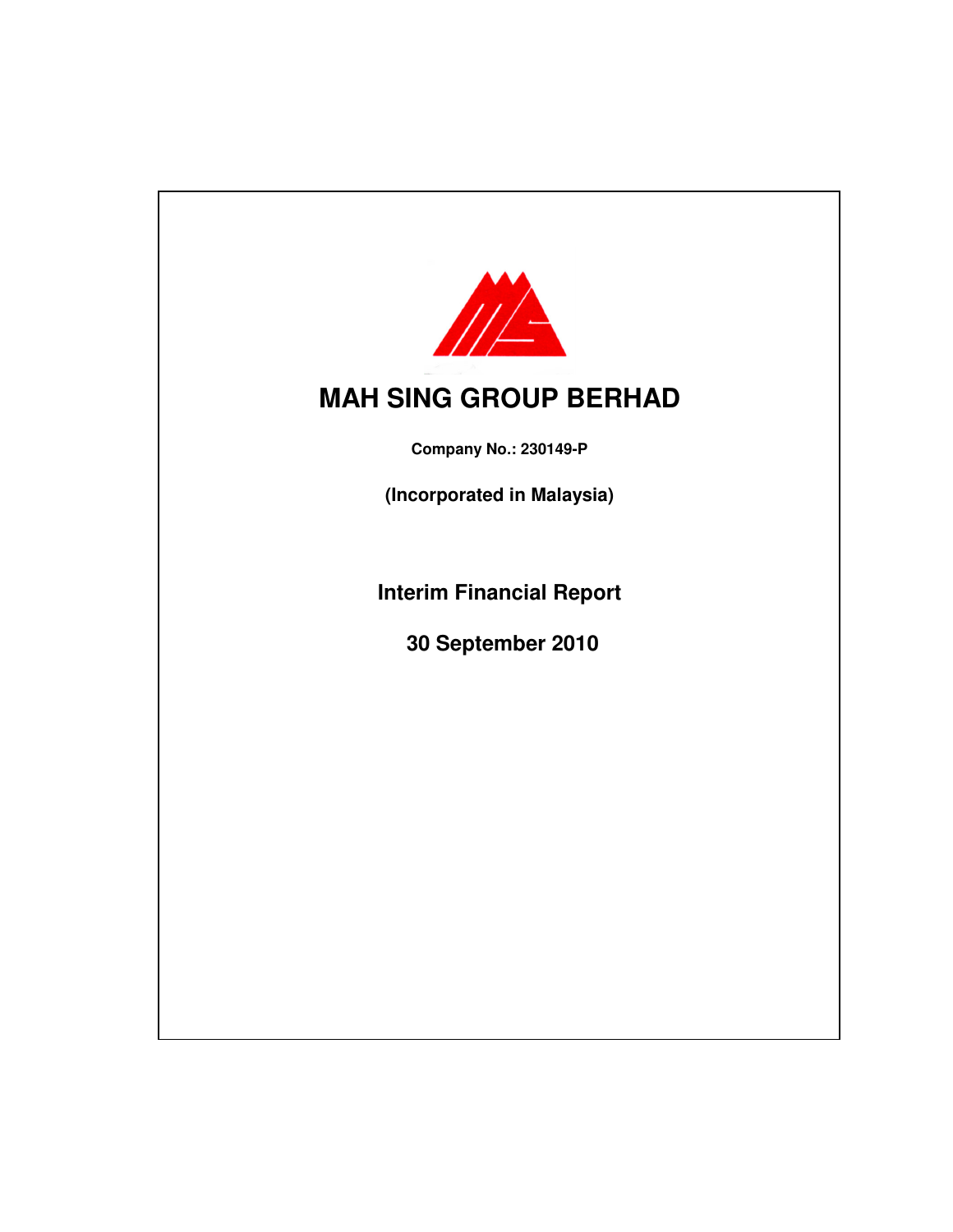**Company No.: 230149-P (Incorporated in Malaysia)**

# **Interim Financial Report - 30 September 2010**

|                                                                 | Page No. |
|-----------------------------------------------------------------|----------|
| <b>Condensed Consolidated Statement Of Financial Position</b>   |          |
| <b>Condensed Consolidated Income Statement</b>                  | 2        |
| <b>Condensed Consolidated Statement of Comprehensive Income</b> | 3        |
| <b>Condensed Consolidated Statement Of Changes In Equity</b>    | 4        |
| <b>Condensed Consolidated Statement of Cash Flow</b>            | 5        |
| Notes To The Interim Financial Report                           | ճ - 13   |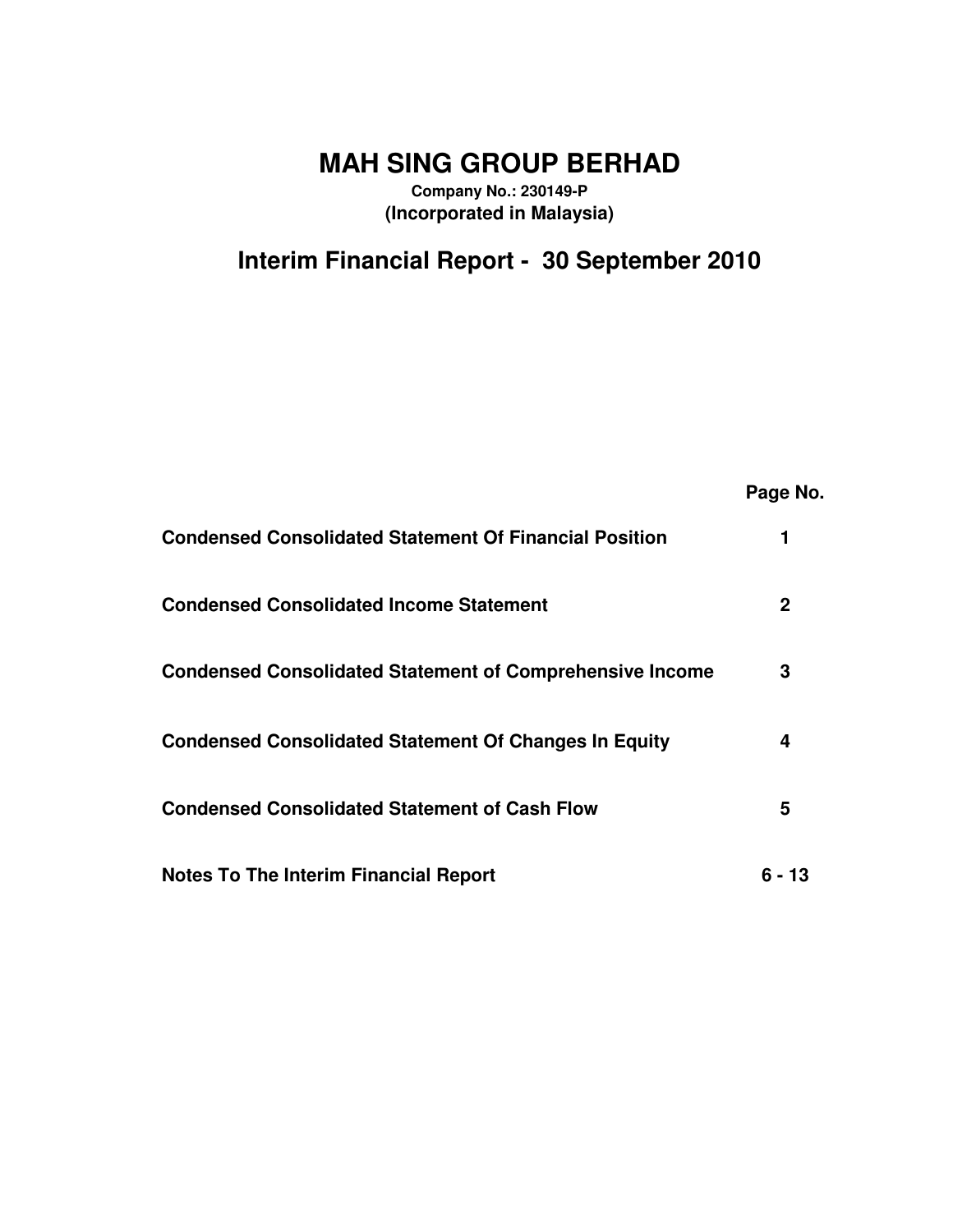(Company No.: 230149-P) (Incorporated in Malaysia)

## **CONDENSED CONSOLIDATED STATEMENT OF FINANCIAL POSITION**

As at 30 September 2010

(The figures have not been audited)

|                                                             | (UNAUDITED)<br>AS AT<br>30/09/2010 | (AUDITED)<br>AS AT<br>31/12/2009 |
|-------------------------------------------------------------|------------------------------------|----------------------------------|
| <b>ASSETS</b>                                               | <b>RM'000</b>                      | <b>RM'000</b>                    |
| <b>Non-current Assets</b>                                   |                                    |                                  |
| Property, plant and equipment                               | 58,531                             | 60,982                           |
| Prepaid lease payments                                      | 3,230                              | 3,701                            |
| Investment properties                                       | 7,012                              |                                  |
| Land held for property development                          | 49,103                             | 47,099                           |
| Intangible assets                                           |                                    |                                  |
|                                                             | 117,876                            | 111,786                          |
| <b>Current Assets</b>                                       |                                    |                                  |
| Property development costs<br>Inventories                   | 1,001,834<br>32,277                | 821,447<br>29,947                |
| Trade and other receivables                                 | 378,553                            | 180,843                          |
| Current tax assets                                          | 9,630                              | 5,899                            |
| Deposits with licensed banks                                | 24,886                             | 268,781                          |
| Cash and bank balances                                      | 207,030                            | 127,845                          |
|                                                             | 1,654,210                          | 1,434,762                        |
| <b>TOTAL ASSETS</b>                                         | 1,772,086                          | 1,546,548                        |
|                                                             |                                    |                                  |
| <b>EQUITY AND LIABILITIES</b>                               |                                    |                                  |
| <b>Equity Attributable to Equity Holders of the Company</b> |                                    |                                  |
| Share capital                                               | 415,784                            | 346,487                          |
| Share premium                                               | 130,767                            | 200,369                          |
| Other reserves                                              | (4,764)                            | 4,784                            |
| Retained earnings                                           | 342,048                            | 294,054                          |
|                                                             | 883,835                            | 845,694                          |
| <b>Minority Interests</b>                                   | 16,760                             | 7,774                            |
| <b>Total Equity</b>                                         | 900,595                            | 853,468                          |
| <b>Non-current Liabilities</b>                              |                                    |                                  |
| Long term borrowings                                        | 379,616                            | 141,466                          |
| Long term and deferred payables                             | 1,684                              | 19,227                           |
| Deferred tax liabilities                                    | 1,807                              | 1,807                            |
|                                                             | 383,107                            | 162,500                          |
|                                                             |                                    |                                  |
| <b>Current Liabilities</b>                                  |                                    |                                  |
| Trade and other payables                                    | 398,396                            | 438,549                          |
| Term loans                                                  | 48,590                             | 66,358                           |
| Short term borrowings                                       | 730                                | 7,350                            |
| <b>Bank overdrafts</b>                                      |                                    | 705                              |
| <b>Current tax liabilities</b>                              | 40,668                             | 17,618                           |
|                                                             | 488,384                            | 530,580                          |
| <b>Total Liabilities</b>                                    | 871,491                            | 693,080                          |
| <b>TOTAL EQUITY AND LIABILITIES</b>                         | 1,772,086                          | 1,546,548                        |
|                                                             |                                    |                                  |
| Net assets per share attributable to equity holders of the  |                                    |                                  |
| Company(RM)                                                 | 1.06                               | 1.22                             |
|                                                             |                                    |                                  |

The Condensed Consolidated Statement of Financial Position should be read in conjunction with the audited financial statements for the financial year ended 31 December 2009 and the accompanying explanatory notes attached to the interim financial report.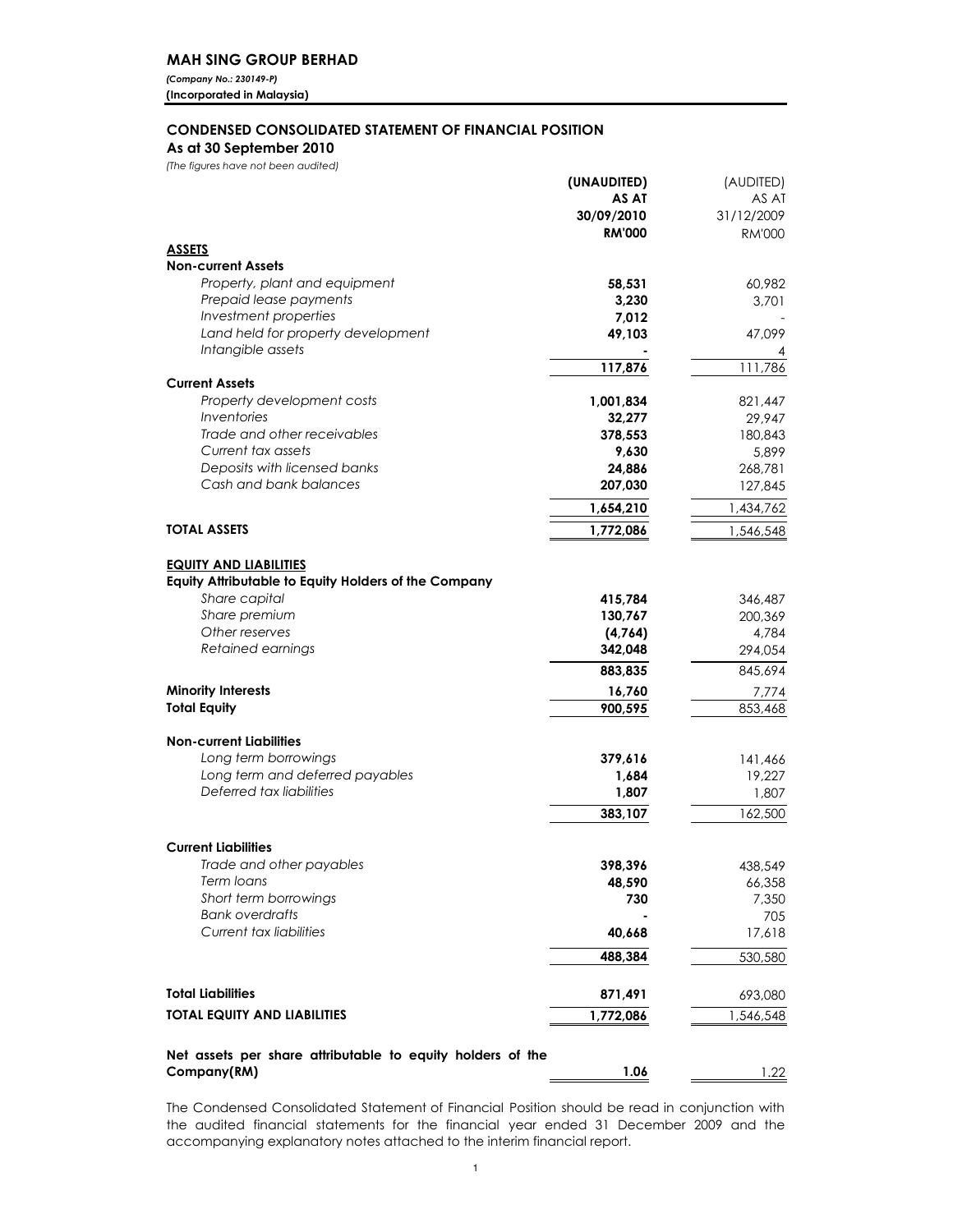## **Mah Sing Group Berhad**

(Company No.: 230149-P) (Incorporated in Malaysia)

## **CONDENSED CONSOLIDATED INCOME STATEMENT** For the financial period ended 30 September 2010

(The figures have not been audited)

|                                                                  | 3 months ended |               | Period ended  |               |
|------------------------------------------------------------------|----------------|---------------|---------------|---------------|
|                                                                  | 30/09/2010     | 30/09/2009    | 30/09/2010    | 30/09/2009    |
|                                                                  | <b>RM'000</b>  | <b>RM'000</b> | <b>RM'000</b> | <b>RM'000</b> |
| Revenue                                                          | 283,462        | 135,143       | 810,824       | 452,691       |
| Cost of sales                                                    | (200, 394)     | (87,622)      | (578, 425)    | (308, 881)    |
| Gross profit                                                     | 83,068         | 47,521        | 232,399       | 143,810       |
| Other income                                                     | 428            | 3,313         | 1,414         | 4,544         |
| Selling and marketing expenses                                   | (8,084)        | (5, 725)      | (23, 451)     | (15,744)      |
| Administrative expenses                                          | (17, 398)      | (12, 337)     | (44, 758)     | (34,906)      |
| Other operating expenses                                         | (8, 568)       |               | (25,692)      |               |
| Interest income                                                  | 300            | 200           | 530           | 126           |
| Finance costs                                                    | (771)          | (607)         | (1,789)       | (2,056)       |
| Profit before taxation                                           | 48,975         | 32,365        | 138,653       | 95,774        |
| Income tax expense                                               | (17,098)       | (8,611)       | (42, 560)     | (26, 322)     |
| Profit For The Period                                            | 31,877         | 23,754        | 96,093        | 69,452        |
| Profit attributable to:                                          |                |               |               |               |
| Equity holders of the Company                                    | 29,678         | 23,523        | 86,721        | 69,192        |
| Minority interests                                               | 2,199          | 231           | 9,372         | 260           |
|                                                                  | 31,877         | 23,754        | 96,093        | 69,452        |
| Earnings par share attributable to caujty bolders of the Campany |                |               |               |               |

Earnings per share attributable to equity holders of the Company:

| - Basic (sen)            | Note B13 | 3.57 | 3.73 | 11.08 | 1.01  |
|--------------------------|----------|------|------|-------|-------|
| - Diluted (sen) Note B13 |          | 3.57 | 3.73 | 11.08 | 10.99 |

The Condensed Consolidated Income Statement should be read in conjunction with the audited financial statements for the financial year ended 31 December 2009 and the accompanying explanatory notes attached to the interim financial report.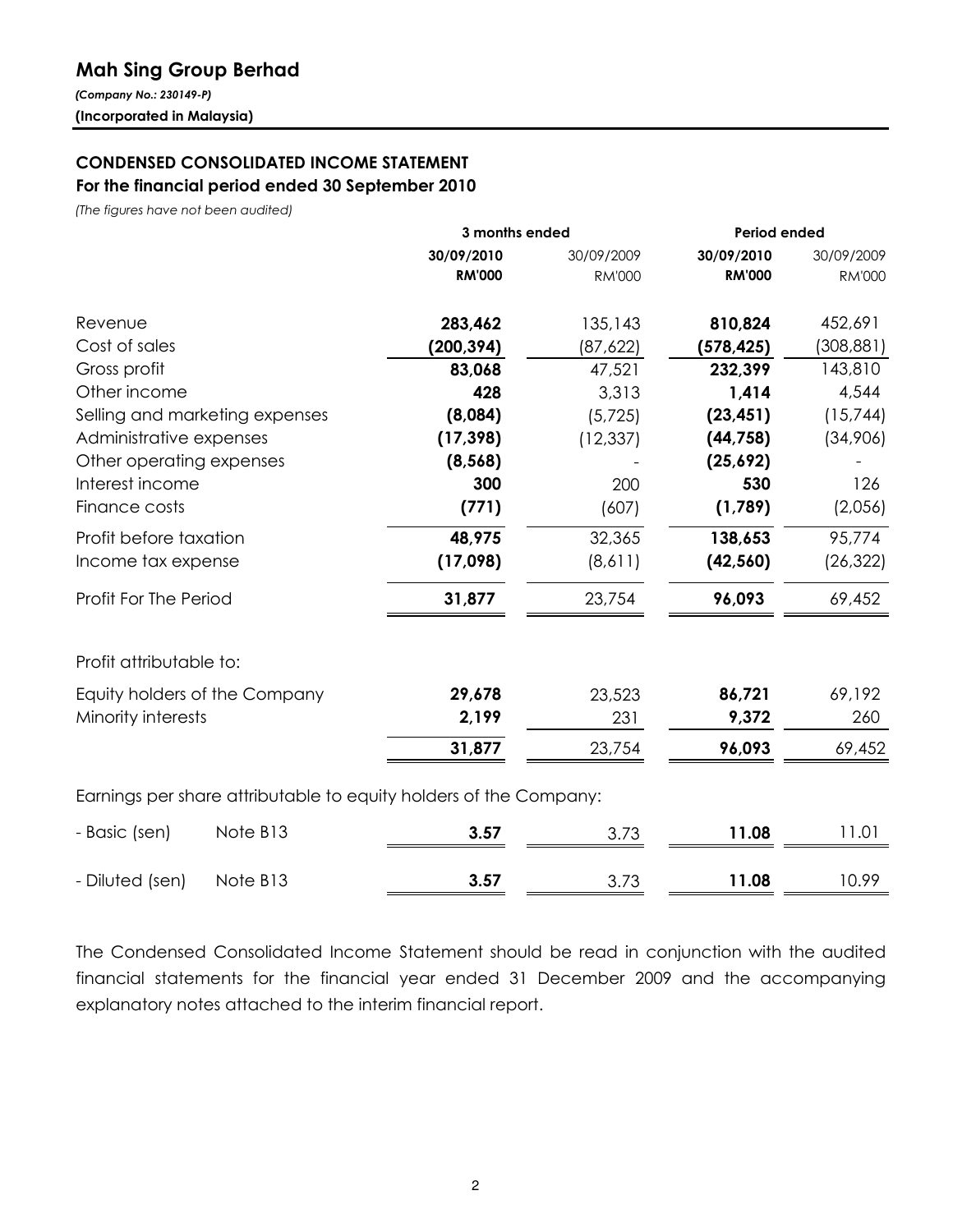### **CONDENSED CONSOLIDATED STATEMENT OF COMPREHENSIVE INCOME**

For the financial period ended 30 September 2010

(The figures have not been audited)

| 3 months ended |               |               |               |
|----------------|---------------|---------------|---------------|
| 30/09/2010     | 30/09/2009    | 30/09/2010    | 30/09/2009    |
| <b>RM'000</b>  | <b>RM'000</b> | <b>RM'000</b> | <b>RM'000</b> |
| 31,877         | 23,754        | 96,093        | 69,452        |
|                |               |               |               |
| (4, 161)       | (396)         | (10, 233)     | 211           |
| 27,716         | 23,358        | 85,860        | 69,663        |
|                |               |               |               |
| 25,852         | 23,237        | 77,173        | 69,410        |
| 1,864          | 121           | 8,687         | 253           |
| 27,716         | 23,358        | 85,860        | 69,663        |
|                |               |               | Period ended  |

The Condensed Consolidated Statement of Comprehensive Income should be read in conjunction with the audited financial statements for the financial year ended 31 December 2009 and the accompanying explanatory notes attached to the interim financial report.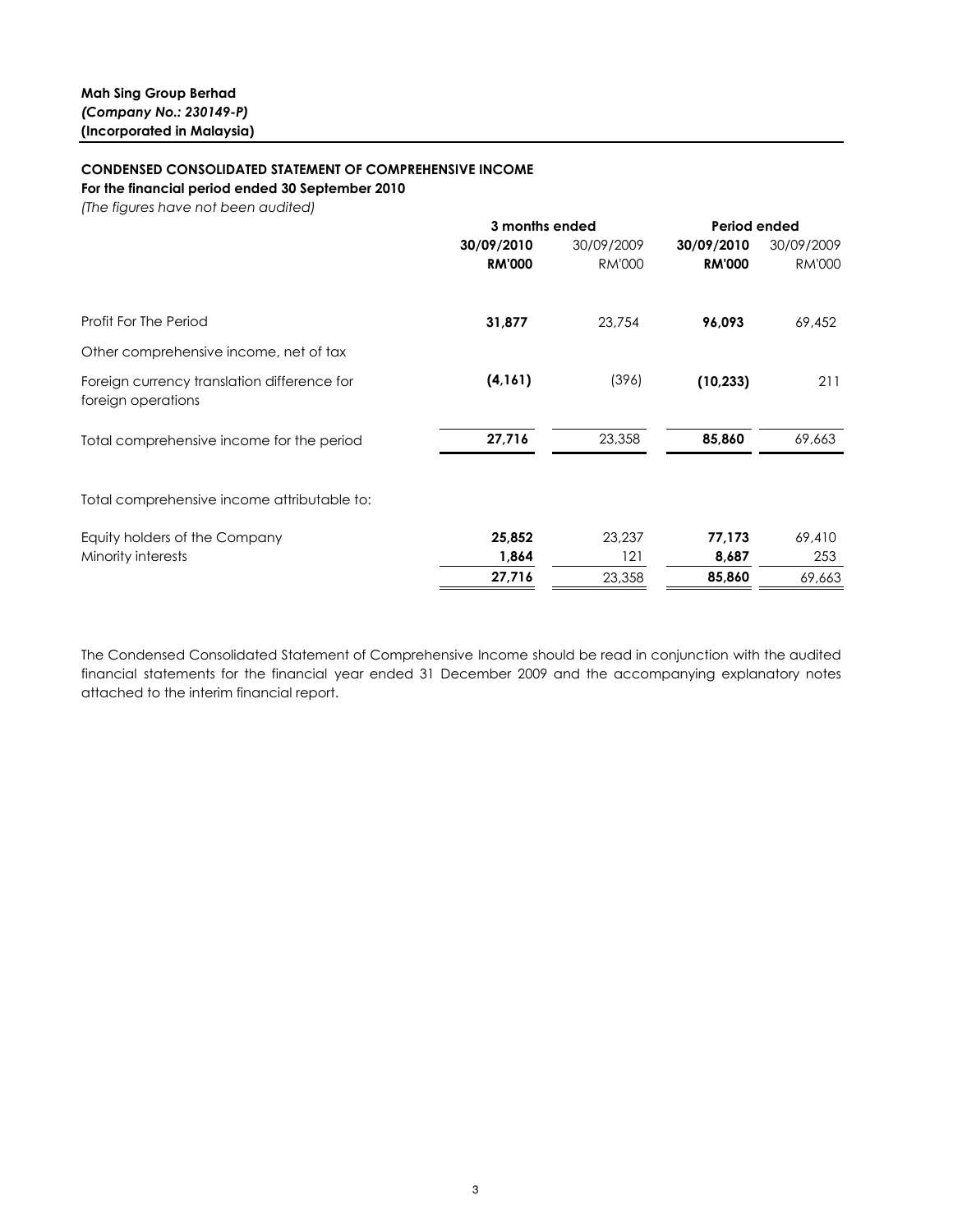#### **Mah Sing Group Berhad**

(Company No.: 230149-P)

(Incorporated in Malaysia)

#### **CONDENSED CONSOLIDATED STATEMENT OF CHANGES IN EQUITY**

For the financial period ended 30 September 2010

(The figures have not been audited)

| inia ligoras have hor been aballea)                                                                               |                  |                                           | Attributable to equity holders of the Company         |                                    |                      |               | Minority      | Total         |
|-------------------------------------------------------------------------------------------------------------------|------------------|-------------------------------------------|-------------------------------------------------------|------------------------------------|----------------------|---------------|---------------|---------------|
|                                                                                                                   |                  | Non-Distributable<br><b>Distributable</b> |                                                       |                                    | <b>Interests</b>     | Equity        |               |               |
| 9 months                                                                                                          | Share<br>capital | Share<br>premium                          | Equity-settled<br><b>Employees Benefit</b><br>Reserve | Exchange<br>fluctuation<br>reserve | Retained<br>earnings | Total         |               |               |
| ended 30 September 2010                                                                                           | <b>RM'000</b>    | <b>RM'000</b>                             | <b>RM'000</b>                                         | <b>RM'000</b>                      | <b>RM'000</b>        | <b>RM'000</b> | <b>RM'000</b> | <b>RM'000</b> |
| Balance at 1/1/2010<br>Effect of first adoption of FRS 139 - net impact arising from                              | 346,487          | 200,369                                   | 22                                                    | 4,762                              | 294,054              | 845,694       | 7,774         | 853,468       |
| initial measurement of Other Financial Liability and Loans &<br>Receivables at fair value less transaction costs. |                  |                                           |                                                       |                                    | 1,812                | 1,812         | 299           | 2,111         |
| Balance at 1/1/2010 (restated)                                                                                    | 346,487          | 200,369                                   | $22 \,$                                               | 4,762                              | 295,866              | 847,506       | 8,073         | 855,579       |
| Amount recognised directly in equity:<br>Foreign exchange fluctuation                                             |                  | ٠                                         | $\blacksquare$                                        | (9, 548)                           | ٠                    | (9, 548)      | (685)         | (10, 233)     |
| Profit for the financial period                                                                                   |                  |                                           |                                                       |                                    | 86,721               | 86,721        | 9,372         | 96,093        |
| Total comprehensive income for the period                                                                         |                  | ۰                                         | ٠                                                     | (9, 548)                           | 86,721               | 77,173        | 8,687         | 85,860        |
| Issuance of ordinary shares pursuant to:<br>- Bonus issue                                                         | 69,297           | (69, 297)                                 | ۰                                                     |                                    |                      |               |               |               |
| Expenses set off against share premium                                                                            |                  | (305)                                     |                                                       |                                    |                      | (305)         |               | (305)         |
| Dividends for the financial year ended 31 December 2009                                                           |                  |                                           | ٠                                                     |                                    | (40, 539)            | (40, 539)     | ۰             | (40, 539)     |
| Balance at 30/09/2010                                                                                             | 415784           | 130 767                                   | 22                                                    | (4786)                             | 342 048              | 883835        | 16 760        | 900 595       |

|                                                                                                                                                                                                             | Attributable to equity holders of the Company |                  |                                                       |                                    |                           |                           | Minority                                             | Total                    |
|-------------------------------------------------------------------------------------------------------------------------------------------------------------------------------------------------------------|-----------------------------------------------|------------------|-------------------------------------------------------|------------------------------------|---------------------------|---------------------------|------------------------------------------------------|--------------------------|
|                                                                                                                                                                                                             | Non-Distributable<br>Distributable            |                  |                                                       | <b>Interests</b>                   | Equity                    |                           |                                                      |                          |
| 9 months                                                                                                                                                                                                    | Share<br>capital                              | Share<br>premium | Equity-settled<br><b>Employees Benefit</b><br>Reserve | Exchange<br>fluctuation<br>reserve | Retained<br>earnings      | Total                     |                                                      |                          |
| ended 30 September 2009                                                                                                                                                                                     | <b>RM'000</b>                                 | <b>RM'000</b>    | <b>RM'000</b>                                         | <b>RM'000</b>                      | <b>RM'000</b>             | <b>RM'000</b>             | <b>RM'000</b>                                        | <b>RM'000</b>            |
| Balance at 1/1/2009                                                                                                                                                                                         | 313,423                                       | 134,167          | 70                                                    | 5,092                              | 237,523                   | 690,275                   | 6,335                                                | 696,610                  |
| Amount recognised directly in equity:<br>Foreign exchange fluctuation                                                                                                                                       |                                               |                  | $\overline{\phantom{a}}$                              | 218                                |                           | 218                       | (7)                                                  | 211                      |
| Profit for the financial period                                                                                                                                                                             |                                               |                  | $\overline{\phantom{a}}$                              |                                    | 69,192                    | 69,192                    | 260                                                  | 69,452                   |
| Total comprehensive income for the period                                                                                                                                                                   |                                               |                  | -                                                     | 218                                | 69,192                    | 69,410                    | 253                                                  | 69,663                   |
| Issuance of ordinary shares pursuant to:<br>- Warrants exercised<br>- ESOS exercised<br>Reclassification of reserves arising from ESOS exercised<br>Dividends for the financial year ended 31 December 2008 | 1.463<br>103<br>$\overline{\phantom{a}}$      | 56               | (48)                                                  |                                    | $\sim$<br>48<br>(37, 799) | 1.463<br>159<br>(37, 799) | $\overline{\phantom{a}}$<br>$\overline{\phantom{a}}$ | ,463<br>159<br>(37, 799) |
| Balance at 30/09/2009                                                                                                                                                                                       | 314,989                                       | 134,223          | 22                                                    | 5,310                              | 268,964                   | 723,508                   | 6,588                                                | 730,096                  |

The Condensed Consolidated Statement of Changes in Equity should be read in conjunction with the audited financial statements for the financial year ended 31 December 2009 and the accompanying explanatory notes attached to the interim financial report.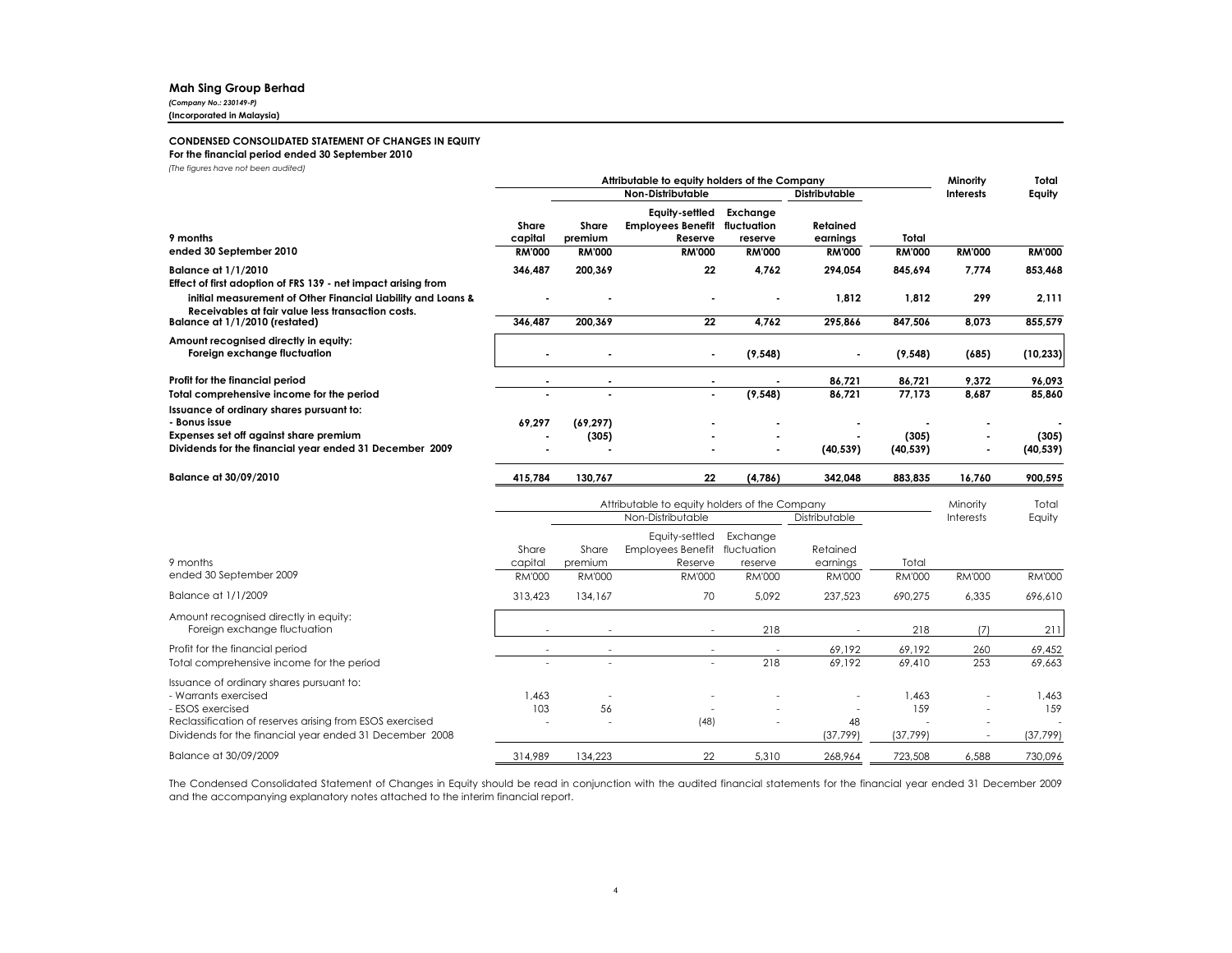## **CONDENSED CONSOLIDATED STATEMENT OF CASH FLOW**

For the financial period ended 30 September 2010

(The figures have not been audited)

|                                                            | 9 months      | 9 months      |
|------------------------------------------------------------|---------------|---------------|
|                                                            | ended         | ended         |
|                                                            | 30/09/2010    | 30/09/2009    |
|                                                            | <b>RM'000</b> | <b>RM'000</b> |
| Net cash used in operating activities                      | (299, 414)    | (37,233)      |
| Net cash used in investing activities                      | (23, 640)     | (5,880)       |
| Net cash from/(used in) financing activities               | 177.997       | (1,961)       |
| Net decrease in cash and cash equivalents                  | (145, 057)    | (45,074)      |
| Effects of exchange rate changes                           | (9,848)       |               |
| Cash and cash equivalents at beginning of financial period | 356,564       | 160,352       |
| Cash and cash equivalents at end of financial period       | 201.659       | 115,278       |

Cash and cash equivalents at the end of the financial period comprise the following:

|                                            | As at         | As at         |
|--------------------------------------------|---------------|---------------|
|                                            | 30/09/2010    | 30/09/2009    |
|                                            | <b>RM'000</b> | <b>RM'000</b> |
| Deposits with licensed banks               | 24,886        | 79,829        |
| Cash and bank balances                     | 207,030       | 40,562        |
| <b>Bank overdrafts</b>                     |               | (28)          |
|                                            | 231,916       | 120,363       |
| Less: Deposits pledged as collateral       |               | (688)         |
| Less: Deposits deposited in Escrow Account | (30, 257)     | (4, 397)      |
|                                            | 201,659       | 115,278       |

The Condensed Consolidated Statement of Cash Flow should be read in conjunction with the audited financial statements for the financial year ended 31 December 2009 and the accompanying explanatory notes attached to the interim financial report.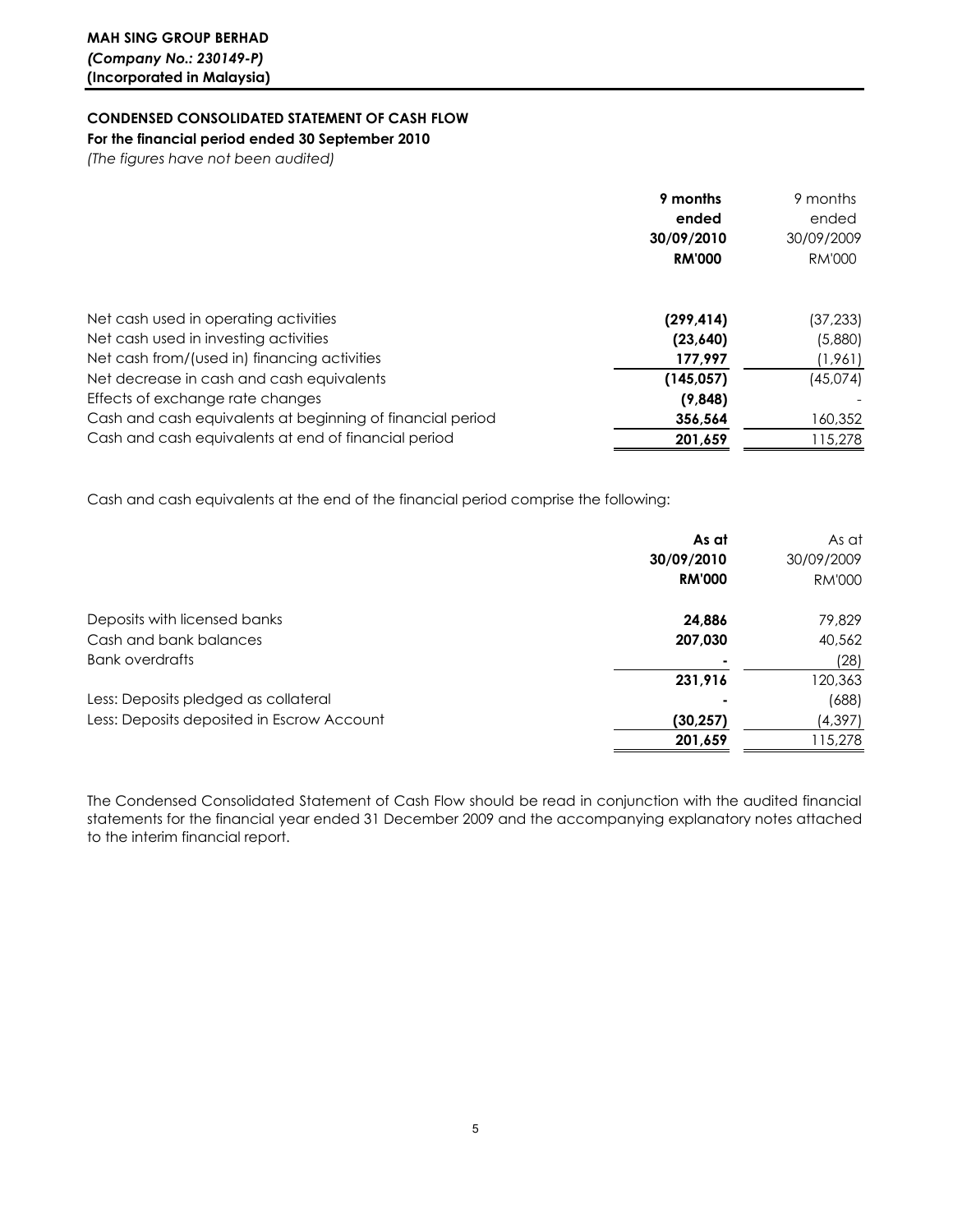#### A **Explanatory Notes**

#### A1 Basis of Preparation

The interim financial report is unaudited and has been prepared in accordance with Financial Reporting Standard ("FRS") No. 134 : Interim Financial Reporting and Paragraph 9.22 of the Listing Requirements of Bursa Malaysia Securities Berhad ("Bursa Securities").

The interim financial report should be read in conjunction with the Group's audited financial statements for the financial year ended 31 December 2009. The explanatory notes attached to the interim financial report provides an explanation of events and transactions that are significant to an understanding of the changes in the financial position and performance of the Group since the financial year ended 31 December 2009.

The significant accounting policies and methods of computation adopted for the interim financial report is consistent with those adopted for the audited financial statements for the financial year ended 31 December 2009 save for the adoption of Financial Reporting Standards (FRSs) and other interpretations that are effective for financial statements commencing 1 January 2010. The FRSs, which are effective commencing 1 January 2010 and have impact on the financial statements and applied by the Group are:

#### a) FRS 101 : Presentation of Financial Statements (Revised)

FRS 101 introduces terminology changes (including revised titles for the financial statements) and changes in the format and content of the financial statements. In addition, the revised Standard requires the presentation of third statement of financial position in the event that the entity has applied new accounting policies retrospectively. The adoption of this revised standard does not have any impact on the financial position and results of the Group.

#### b) FRS 139 : Financial Instruments : Recognition and Measurement

FRS 139 requires the recognition, measurement and disclosure of financial assets and financial liabilities. The new accounting standard moves measurement from a cost base to fair value base for certain categories of financial assets and financial liabilities. The change in accounting policy is to be accounted for prospectively in accordance with the transitional provision of FRS 139. The adoption of this standard does not have significant impact on the financial position and results of the Group.

#### A2 Seasonal or cyclical factors

The operations of the Group were not significantly affected by any seasonal or cyclical factors during the financial period under review.

#### A3 Unusual items affecting assets, liabilities, equity, net income or cash flows

There were no unusual items affecting the assets, liabilities, equity, net income or cash flows of the Group for the financial period under review.

#### A4 Changes in estimates

There were no material changes in estimates for the financial period under review.

#### A5 Debt and equity securities

For the financial period under review, there were no issuance and repayment of debt and equity securities, share buybacks, share cancellations, share held as treasury shares and resale of treasury shares except for the bonus issue of 138,594,806 new ordinary shares on the basis of one (1) bonus share for every five (5) existing ordinary shares which was completed on 8 April 2010.

#### A6 Dividends paid

On 17 September 2010, the Company paid a first and final dividend of 13% per share, less income tax, amounting to RM40,538,990 in respect of the financial year ended 31 December 2009.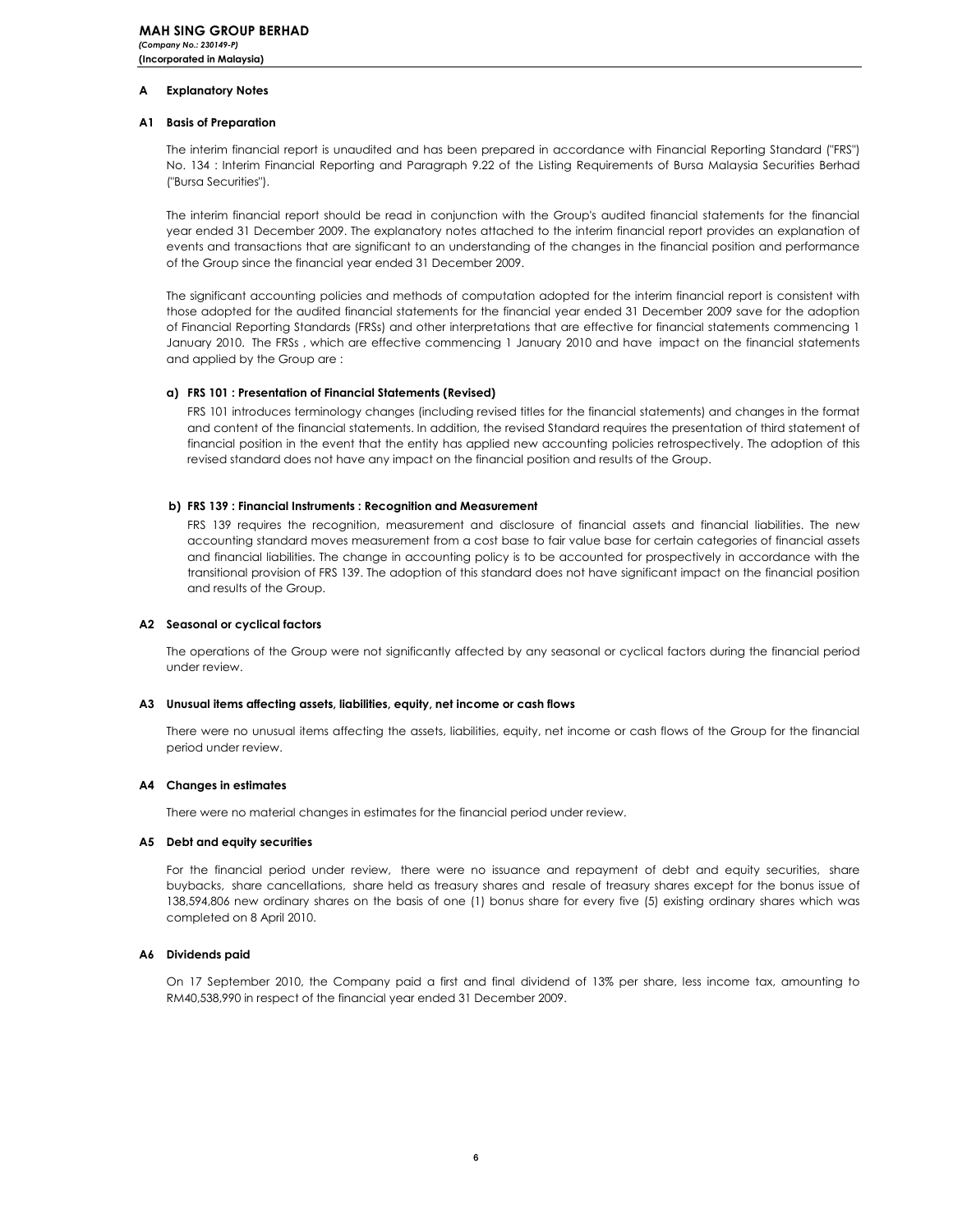(Incorporated in Malaysia)

#### A7 Segment reporting

Period ended 30 September 2010

|                                |                   |                 | Investment    |                    |               |
|--------------------------------|-------------------|-----------------|---------------|--------------------|---------------|
|                                |                   |                 | Holding       |                    |               |
|                                | <b>Properties</b> | <b>Plastics</b> | & Others      | <b>Elimination</b> | Consolidated  |
| <b>REVENUE</b>                 | <b>RM'000</b>     | <b>RM'000</b>   | <b>RM'000</b> | <b>RM'000</b>      | <b>RM'000</b> |
| <b>External revenue</b>        | 675,925           | 133,134         | 1,765         |                    | 810,824       |
| Inter-segment                  |                   |                 | 9             | (9)                |               |
| <b>Total revenue</b>           | 675,925           | 133, 134        | 1,774         | (9)                | 810,824       |
| <b>RESULTS</b>                 |                   |                 |               |                    |               |
| Operating profit               | 141,343           | 12,829          | (20,621)      | 6,361              | 139,912       |
| Interest income                |                   |                 |               |                    | 530           |
| <b>Finance costs</b>           |                   |                 |               |                    | (1,789)       |
| Income tax                     |                   |                 |               |                    | (42, 560)     |
| Profit for the period          |                   |                 |               |                    | 96,093        |
| <b>OTHER INFORMATION</b>       |                   |                 |               |                    |               |
| Capital expenditure            | 1.702             | 5.678           | 39            |                    | 7,419         |
| Depreciation and amortisation  | 2,419             | 4,890           | 70            |                    | 7,379         |
|                                |                   |                 |               |                    |               |
| Period ended 30 September 2009 |                   |                 |               |                    |               |
|                                |                   |                 | Investment    |                    |               |
|                                |                   |                 | Holding       |                    |               |
|                                | Properties        | Plastics        | & Others      | Elimination        | Consolidated  |
| <b>REVENUE</b>                 | <b>RM'000</b>     | <b>RM'000</b>   | <b>RM'000</b> | <b>RM'000</b>      | <b>RM'000</b> |
| External revenue               | 351,163           | 99,417          | 2.111         |                    | 452,691       |
| Inter-segment                  |                   |                 | 4,518         | (4, 518)           |               |
| Total revenue                  | 351,163           | 99,417          | 6,629         | (4, 518)           | 452,691       |
| <b>RESULTS</b>                 |                   |                 |               |                    |               |
| Operating profit               | 95.200            | 7,048           | 95            | (4,639)            | 97,704        |
| Interest income                |                   |                 |               |                    | 126           |
| Finance costs                  |                   |                 |               |                    | (2,056)       |
| Income tax                     |                   |                 |               |                    | (26, 322)     |
| Profit for the period          |                   |                 |               |                    | 69,452        |
| <b>OTHER INFORMATION</b>       |                   |                 |               |                    |               |
| Capital expenditure            | 2,894             | 2.597           | 49            |                    | 5,540         |
| Depreciation and amortisation  | 1,351             | 6,037           | 54            |                    | 7,442         |
|                                |                   |                 |               |                    |               |

#### A8 Valuation of property, plant and equipment

The valuation of property, plant and equipment have been brought forward without any amendment from annual financial statements for the financial year ended 31 December 2009.

#### A9 Material subsequent events

Save as disclosed in B8, there were no material events subsequent to the balance sheet date until 24 November 2010, being the latest practicable date which is not earlier than 7 days from the date of issuance of this Interim Financial Report.

#### A10 Changes in the composition of the Group

There were no changes in the composition of the Group for the current quarter and financial period to-date except for the following:-

On 23 March 2010, the Company acquired the entire issued and paid-up share capital of Grand Prestige Development Sdn Bhd, a private limited company incorporated in Malaysia, with an authorised share capital of RM100,000 comprising 100,000 ordinary shares of RM1.00 each, of which 2 ordinary shares of RM1.00 each have been issued and fully paid-up, for a cash consideratiion of RM2.00.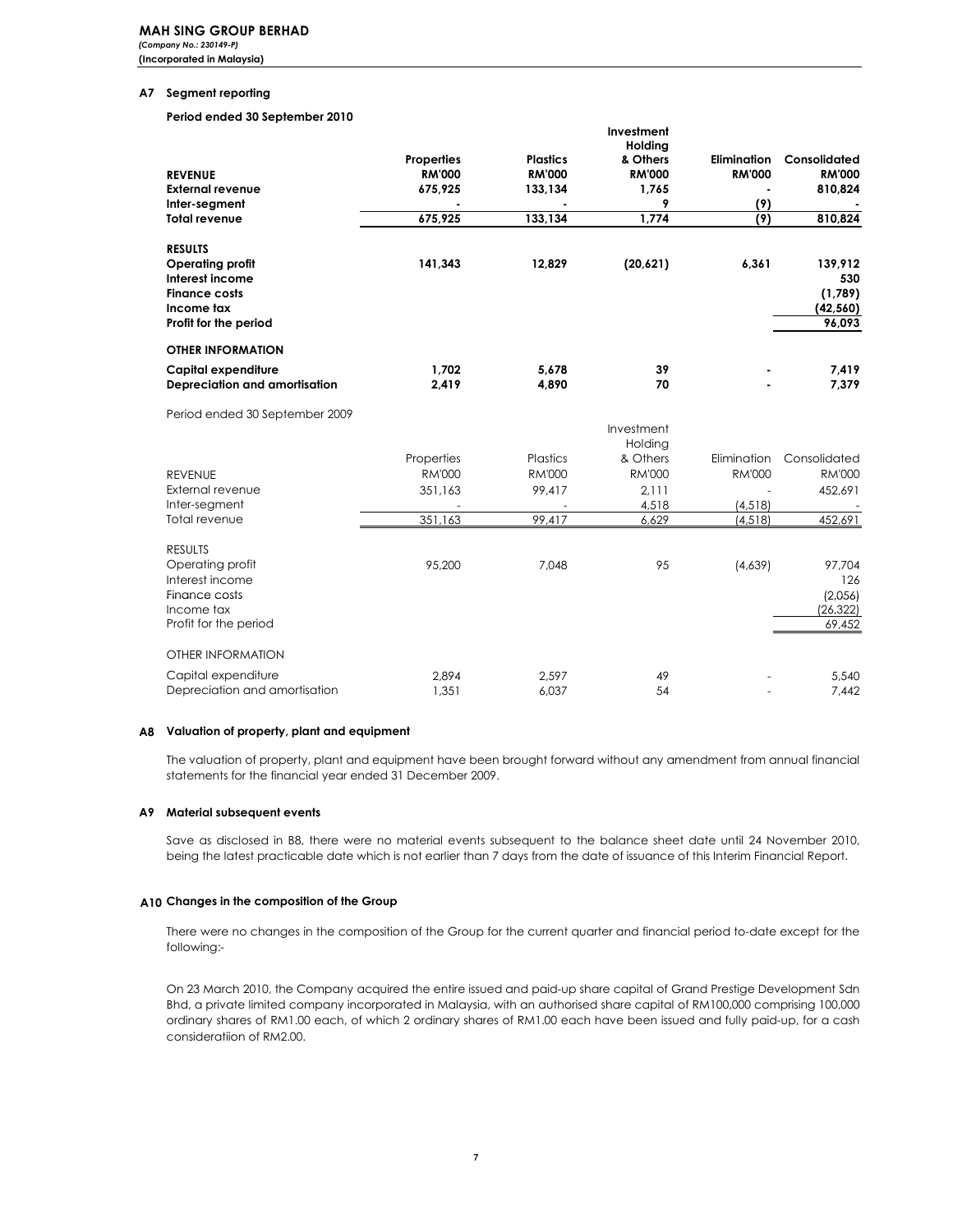### A11 Changes in contingent liabilities or contingent assets

Changes in contingent liabilities of the Group since the last annual balance sheet is in the form of additional bank guarantees amounting to RM497,000.

#### **A12 Capital Commitments**

|                                                                         | 30-Sep-2010   |
|-------------------------------------------------------------------------|---------------|
|                                                                         | <b>RM'000</b> |
| Contractual commitment for development lands                            | 249.117       |
| Contractual commitment for acquisition of property, plant and equipment | 7.976         |
|                                                                         | 257.093       |

#### A13 Operating Lease Commitments

#### As Lessee - for the lease of commercial buildings

The future operating lease commitments for rental of commercial buildings contracted for as at balance sheet date but not recognised as liabilities are as follows:-

|               | Construction             | Total         |
|---------------|--------------------------|---------------|
| <b>RM'000</b> | <b>RM'000</b>            | <b>RM'000</b> |
| 61,801        | 29.721                   | 91,522        |
| (12,611)      | $\overline{\phantom{a}}$ | (12,611)      |
| 49,190        | 29,721                   | 78,911        |
|               |                          | 00.071        |
|               | <b>Building</b><br>01E1  | 271F          |

| Not later than 1 year                        | 24.556 | 3.715  | 28.271 |
|----------------------------------------------|--------|--------|--------|
| Later than 1 year and not later than 3 years | 24.634 | 26.006 | 50,640 |
|                                              | 49.190 | 29.721 | 78.911 |

The operating lease commitments are in respect of leaseback of commercial buildings ie The Icon, Jalan Tun Razak (completed building) and **Southgate Commercial Centre** (building under construction) from the purchasers at 7% and 8% per annum of the respective buildings' sale considerations. The lease is for a period of 3 and 2 years from the commencement date as set out in the respective leaseback agreements. Leaseback for The Icon, Jalan Tun Razak has commenced. The latest leaseback commencement date for Southgate Commercial Centre is on the first day of the twenty eighth (28th) month from the date of the leaseback agreement. The lease commitments will gradually be offset with expected income from subletting of the said commercial buildings.

The Group is in active negotiation with several prospective tenants and will continue to sign up quality tenants given the commercial buildings' strategic locations and award winning concepts. As at 24 November 2010, The Icon, Jalan Tun Razak (completed building) is about 16% leased, 40% committed to prospective tenants and 38% pre-committed. Southgate Commercial Centre (under construction) is currently about 15% pre-leased and 12% pre-committed. Southgate Commercial Centre lease commitment is expected to commence in July 2011.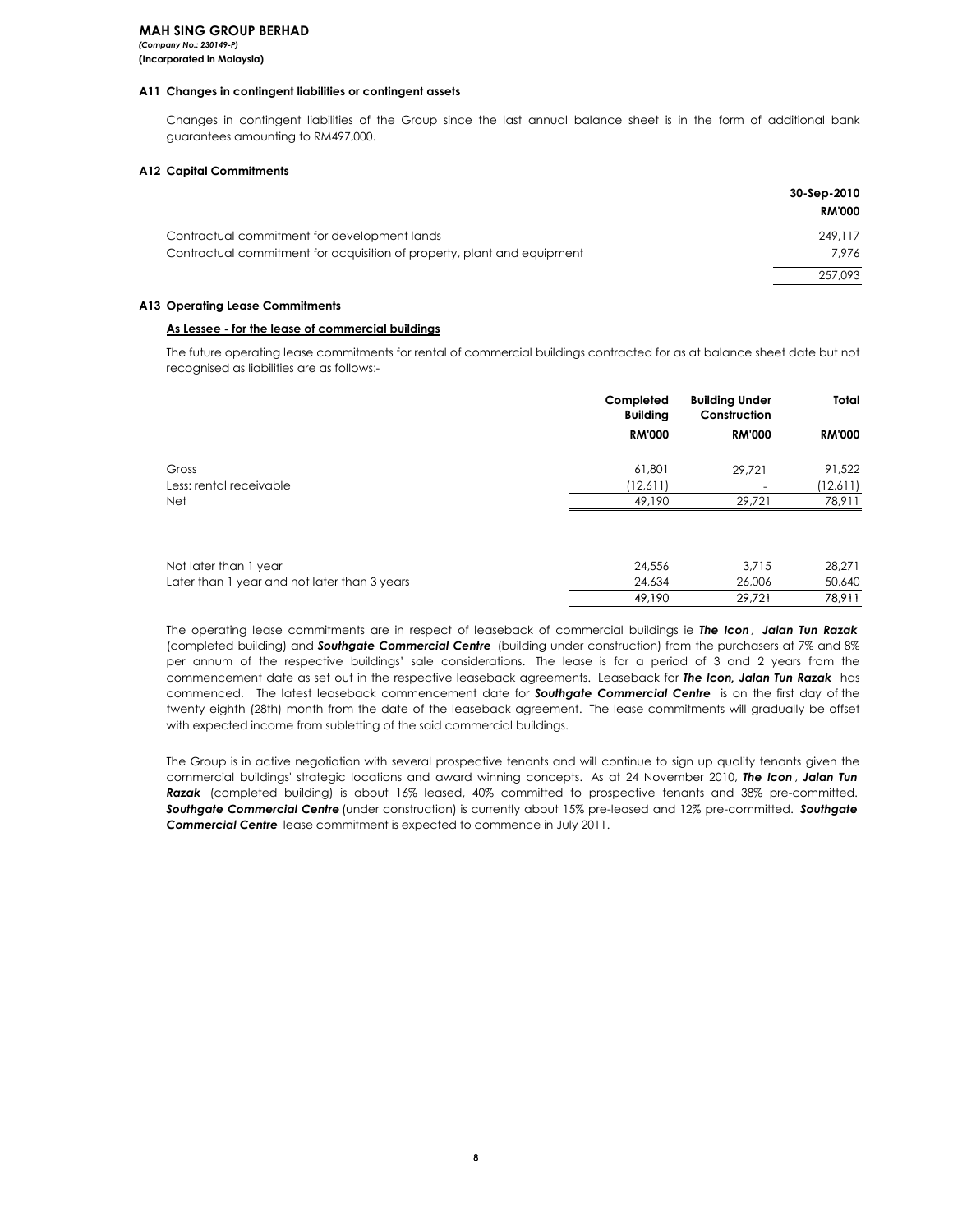#### B Explanatory Notes Pursuant to Appendix 9B of the Listing Requirements of Bursa Malaysia Securities Berhad

#### **B1** Review of Group performance

The Group recorded strong revenue and profit after tax and minority interest (PATMI) of approximately RM811 million and RM87 million respectively for the current year to date. This represents 79% improvement for revenue and 25% improvement for PATMI over the corresponding period in the previous year. The current quarter revenue and PATMI of approximately RM283m and RM30m represents 110% and 26% improvement respectively over same quarter last year.

The improved revenue and profit for the financial period is attributable to progressive recognition of development revenue and profit contribution from its property development activities carried out in Kuala Lumpur, Klang Valley, Penang and Johor Bahru. Ongoing projects which contributed to the Group's profit and revenue include Klang Valley residential projects such as Perdana Residence 2 in Selayang, Garden Residence in Cyberjaya, Hijauan Residence in Cheras, Kemuning Residence in Shah Alam, Aman Perdana in Meru - Shah Alam; commercial projects such as Southgate Commercial Centre in Sungai Besi, StarParc Point in Setapak and industrial projects such as i-Parc 1 in Bukit Jelutong and i-Parc 2 in Shah Alam. Also contributing are projects in Penang i.e. Residence @ Southbay and in Johor Bahru, i.e. Sierra Perdana, Sri Pulai Perdana 2 and Austin Perdana. The Plastics division also recorded improved revenue and profit over the corresponding period in the previous year.

The Group has achieved close to RM1.2 billion sales for the 9 months ended 30 September 2010, and is confident of achieving its revised internal target of more than RM1.5 billion sales for the financial year. The Group's balance sheets remain healthy with manageable net gearing ratio at 0.22 as at 30 September 2010.

#### B2 Material change in quarterly results compared with the immediate preceding quarter

There were no material changes in the Group's profit before taxation for the current quarter as compared to the preceding quarter ended 30 June 2010.

#### B3 Prospects for the current financial year

The Group's projects continued to attract strong interests and demand given their strategic locations, attractive development concepts, and branding. The Group was well placed to capitalise on the healthy market conditions this year with timely launches of different portfolio of products in multiple locations that meet market needs in terms of concept and design. The Group is on track to meet its target financial performance for the current financial year.

Locally, employment conditions are favourable, financing environment remains accommodative and growth prospects will continue to be well supported by domestic economic activity (BNM Monetary Policy Statement, November 2010). The healthy economic conditions and initiatives such as Budget 2011 high impact projects that include Mass Rapid Transit, the Greater Kuala Lumpur/Klang Valley and other infrastructure projects should continue to drive the market. As such demand for properties in good locations is expected to remain strong.

In the immediate term, the Group will continue its focus on executing and delivering quality and award winning residential, commercial, retail and industrial series of products already in its development pipeline. The Group will also launch new projects according to market demands and to capitalize on the healthy economic conditions. With a total of 10 new land deals announced year to date in various strategic locations, the Group is positioning itself for further flexibility and sustainability of medium-term performance. In the longer term, focus will be strengthened to seek overseas opportunities in view of increasing home ownership aspirations in selected markets in the region.

Excluding the 5 projects completed, the Group has a total of 28 projects in various property hotspots with good balance of product portfolio in all residential, commercial, retail and industrial seaments. 18 of these are on-going projects, and 10 are new projects in the planning stage.

#### **B4** Profit forecast

Not applicable as the Group has not issued profit forecast or profit guarantee in a public document.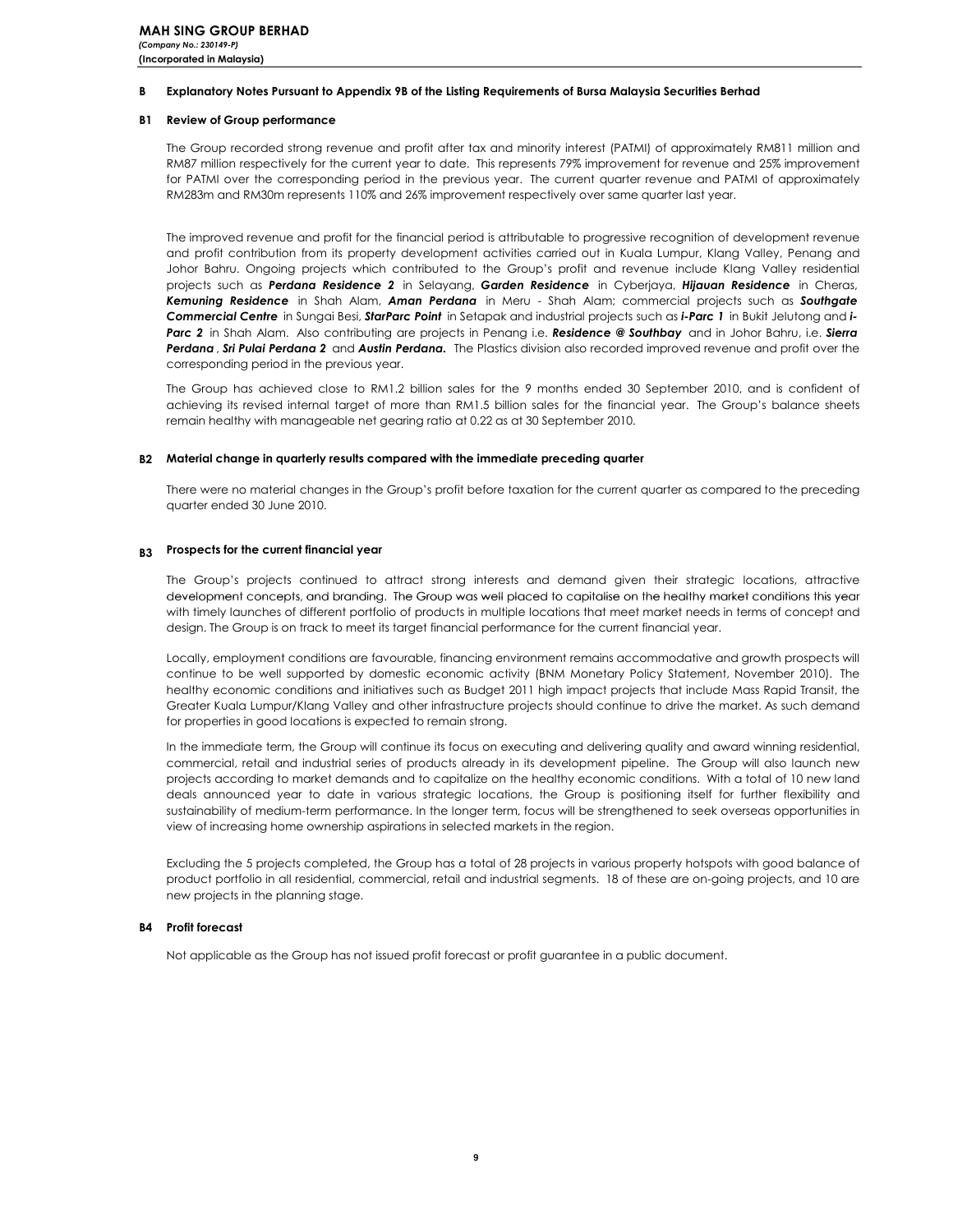(Company No.: 230149-P) (Incorporated in Malaysia)

#### **B5** Income tax expense

|                                        | 3 months ended |            | Period ended  |            |
|----------------------------------------|----------------|------------|---------------|------------|
|                                        | 30/09/2010     | 30/09/2009 | 30/09/2010    | 30/09/2009 |
|                                        | <b>RM'000</b>  | RM'000     | <b>RM'000</b> | RM'000     |
| Current tax:                           |                |            |               |            |
| Malaysian income tax                   | 16.822         | 8.404      | 44.896        | 25,878     |
| Foreign tax                            | 276            | 463        | 1.397         | 465        |
|                                        | 17,098         | 8,867      | 46.293        | 26.343     |
| Over provision of Malaysian income tax |                |            |               |            |
| in prior year                          |                | (706)      | (3,733)       | (671)      |
|                                        | 17.098         | 8.161      | 42,560        | 25.672     |
| Deferred taxation                      |                |            |               |            |
| Malaysian deferred tax                 |                | 450        |               | 650        |
|                                        | 17.098         | 8.611      | 42,560        | 26.322     |

The Group's effective tax rate for the current quarter and the financial period-to-date is higher than the statutory tax rate of 25% mainly due to non-tax deductible expenses and non-recognition of deferred tax assets for certain temporary differences

#### B6 Profits/(losses) on sale of unquoted investments and/or properties

There were no profits/losses on sales of unquoted investments and/or properties which are not in the ordinary course of the Group's business for the current quarter and financial period-to-date under review.

#### **B7** Quoted securities

The Group does not hold any quoted securities as at 30 September 2010.

#### **B8** Status of corporate proposals

The following corporate proposals announced by the Company have not been completed as at 24 November 2010 (being the latest practicable date which is not earlier than 7 days from the date of issuance of this Interim Financial Report):

1) On 2 December 2009, the Company's wholly-owned subsidiary, Mah Sing International (HK) Limited ("Mah Sing International"), jointly with Danlong Realty (Beijing) Limited entered into a letter of intent with the Wujin District People's Government, Changzhou City ("Wujin Government") to develop a mixed property development project on all that piece of land measuring approximately 87.31 acres located in Wujin, Changzhou City, Jiangsu Province, the People Republic of China. As announced on 24 December 2009, Mah Sing Property Consulting (Changzhou) Pte Ltd with initial registered capital of USD29.8 million was set up as a wholly owned subsidiary of Mah Sing International in China as requested by Wujin Government for the purpose of acquisition of land use rights in Wujin to develop the mixed property development project.

Since the above announcements, the relevant parties are still in negotiation with the Wujin Government to obtain the land use rights.

- 2) On 5 July 2010, the Company's wholly-owned subsidiary, Grand Prestige Development Sdn Bhd ("Grand Prestige") entered into a Joint Venture Agreement ("JVA") with Medan Damai Sdn Bhd ("Medan Damai") for the joint development of a piece of residential land in Kinrara with total gross area measuring approximately 13.2 acres (net aggregate area of 7.59 acres) in Mukim Petaling, Daerah Petaling, Negeri Selangor Darul Ehsan ("JV Land"). Under the terms of the JVA, Medan Damai shall grant Grand Prestige the exclusive rights to continue with the sales and development of the JV Land in return for an entitlement sum of RM35,403,863.85.
- 3) On 9 July 2010, the Company's wholly-owned subsidiary, Mestika Bistari Sdn Bhd entered into two separate sale and purchase agreements as detailed hereunder for the proposed acquisition of prime lands in Section U5, Shah Alam with total gross area measuring approximately 72,115 square metres (17.82 acres) for a total cash consideration of RM65,910,620:
	- (a) A sale and purchase agreement with Midas Menang Sdn Bhd for the proposed acquisition of prime land with total net area approximately 17,682 square metres (4.37 acres) in Pekan Baru Subang, Daerah Petaling, Negeri Selangor Darul Ehsan for a total cash consideration of RM34,303,500 ("First SPA"); and
	- (b) Another sale and purchase agreement with Zikay Development Sdn Bhd for the proposed acquisition of prime land with total net area approximately 17,562.68 square metres (4.34 acres) in Pekan Baru Subang, Daerah Petaling, Negeri Selangor Darul Ehsan for a total cash consideration of RM31,607,120 ("Second SPA").

The First SPA has on 14 September 2010 become unconditional. The Second SPA has yet to become unconditional pending fulfilment of conditions precedent.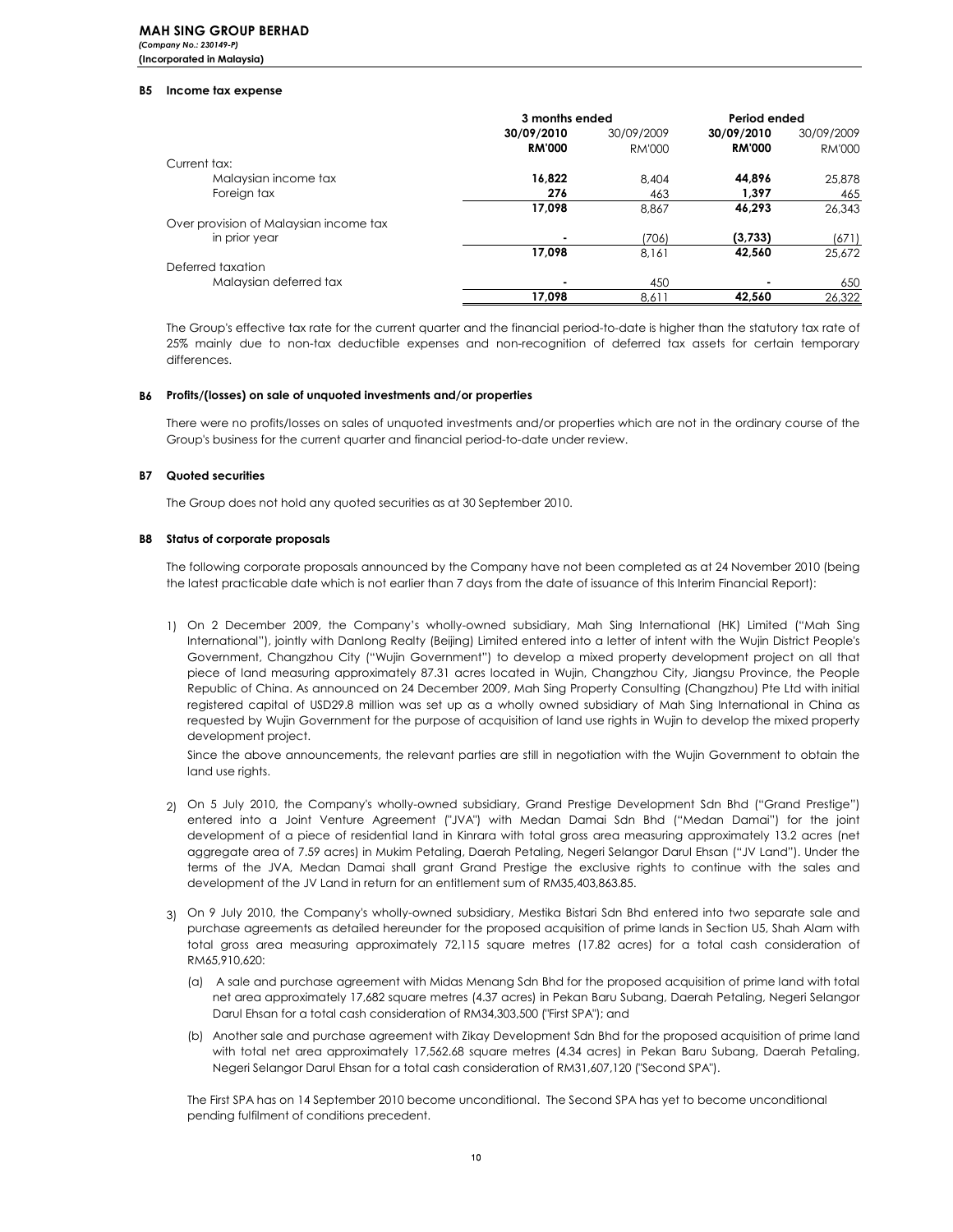- 4) On 9 September 2010, Hong Leong Investment Bank Berhad, on behalf of the Board of Directors, announced that the Company proposes to undertake the following:
	- a) Proposed issuance of up to RM325 million nominal value of 7 year Redeemble Convertible Secured Bonds ("Bonds"), ("Proposed Bonds Issue"); and
	- b) Proposed increase in the authorised share capital of the Company from RM500,000,000 comprising 1,000,000,000 Ordinary Shares of RM0.50 each ("Mah Sing Shares") to RM1,000,000,000 comprising 2,000,000,000 Mah Sing Shares ("Proposed Increase In Authorised Share Capital")

(The Proposed Bonds Issue and Proposed Increase In Authorised Share Capital are collectively referred to as "Proposals")

Bursa Malaysia Securities Berhad had vide its letter dated 4 November 2010, approved the listing of up to 191,176,471 new Mah Sing Shares to be issued pursuant to the conversion of the Bonds subject to, amongst others, the approval of the Securities Commission for the Proposed Bonds Issue.

The Ministry of International Trade and Industry had, vide its letter dated 9 November 2010, approved the application for the Proposed Bonds Issue.

The application to the Securities Commission for the Proposed Bonds Issue has been submitted on 18 November 2010.

The Proposals will be tabled for the approval of the shareholders of the Company at the forthcoming Extraordinary General Meeting to be held on Friday, 3 December 2010.

5) On 3 November 2010, the Company's wholly-owned subsidiary, Oasis Garden Development Sdn Bhd entered into a sale and purchase agreement with Ampang Leisuremall Sdn Bhd for the proposed acquisition of 4 parcels of contiguous prime freehold commercial land along Jalan Ampang measuring approximately 19,041.3 square metres (4.7 acres) in total, all in Mukim Ampang, Daerah Kuala Lumpur, Wilayah Persekutuan Kuala Lumpur for a total cash consideration of RM114,905,707.94 or approximately RM560.63 per square foot ("Proposed Acquisition"). The Proposed Acquisition comes with an option to purchase two (2) parcels of adjacent commercial land at the price of RM560.00 per square foot.

The agreement has yet to become unconditional pending fulfilment of condition precedent.

6) On 3 November 2010, the Company's wholly-owned subsidiary, Myvilla Development Sdn Bhd entered into a tripartite sale and purchase agreement with Cyberview Sdn Bhd, the proprietor and Setia Haruman Sdn Bhd, the vendor for the proposed acquisition of a parcel of prime freehold residential land in Cyberjaya measuring approximately 141,084 square metres (34.86 acres) in Mukim Dengkil, Daerah Sepang, Negeri Selangor Darul Ehsan located adjacent to the existing 115.25 acres Garden Residence in Cyberjaya, for a total cash consideration of RM51,632,878.38. The total cash consideration comprises land purchase consideration of RM48,899,373.05 or approximately RM32.20 per square foot and infrastructure consideration of RM2,733,505.33 or approximately RM1.80 per square foot.

The agreement has yet to become unconditional pending fulfilment of conditions precedent.

- 7) On 23 November 2010, the Company's wholly-owned subsidiary, Uptrend Housing Development Sdn Bhd ("Uptrend Housing") entered into the following agreements:
	- a) a sale and purchase agreement ("SPA") with Utara Malaya Realty Sdn Bhd ("Vendor") for the proposed acquisition of 7 parcels of contiguous prime freehold residential land in Batu Ferringhi, Penang island measuring approximately 246,884 square metres (61.03 acres) in total, all in Mukim 17, Daerah Timur Laut, Tempat Batu Ferringhi, Negeri Pulau Pinang ("Land") for a total cash consideration of RM157,303,872 or approximately RM59.17 per square foot;
	- b) a novation agreement ("BT Novation Agreement") with Blossom Time Sdn Bhd ("BT"), the proprietor of Parcels A to F (as defined in the SPA) of the Land and the Vendor for the purpose of novating to Uptrend Housing, the Vendor's rights and obligations contained in a sale and purchase agreement dated 19 November 2010 entered into between the Vendor and BT for the disposal of Parcels A to F, upon the terms and conditions contained in the BT Novation Agreement; and
	- c) a novation agreement ("RR Novation Agreement") with Radiant Ranch ("RR"), the proprietor of Parcel G (as defined in the SPA) of the Land and the Vendor for the purpose of novating to Uptrend Housing, the Vendor's rights and obligations (save and except the obligation of the Vendor to submit relevant CKHT 2A to the Inland Revenue Board within the stipulated time) contained in the sale and purchase agreement dated 19 November 2010, entered into between the Vendor and RR for the disposal of Parcel Gupon the terms and conditions contained in the RR Novation Agreement.

The SPA has yet to become unconditional penidng fulfilment of conditions precedent.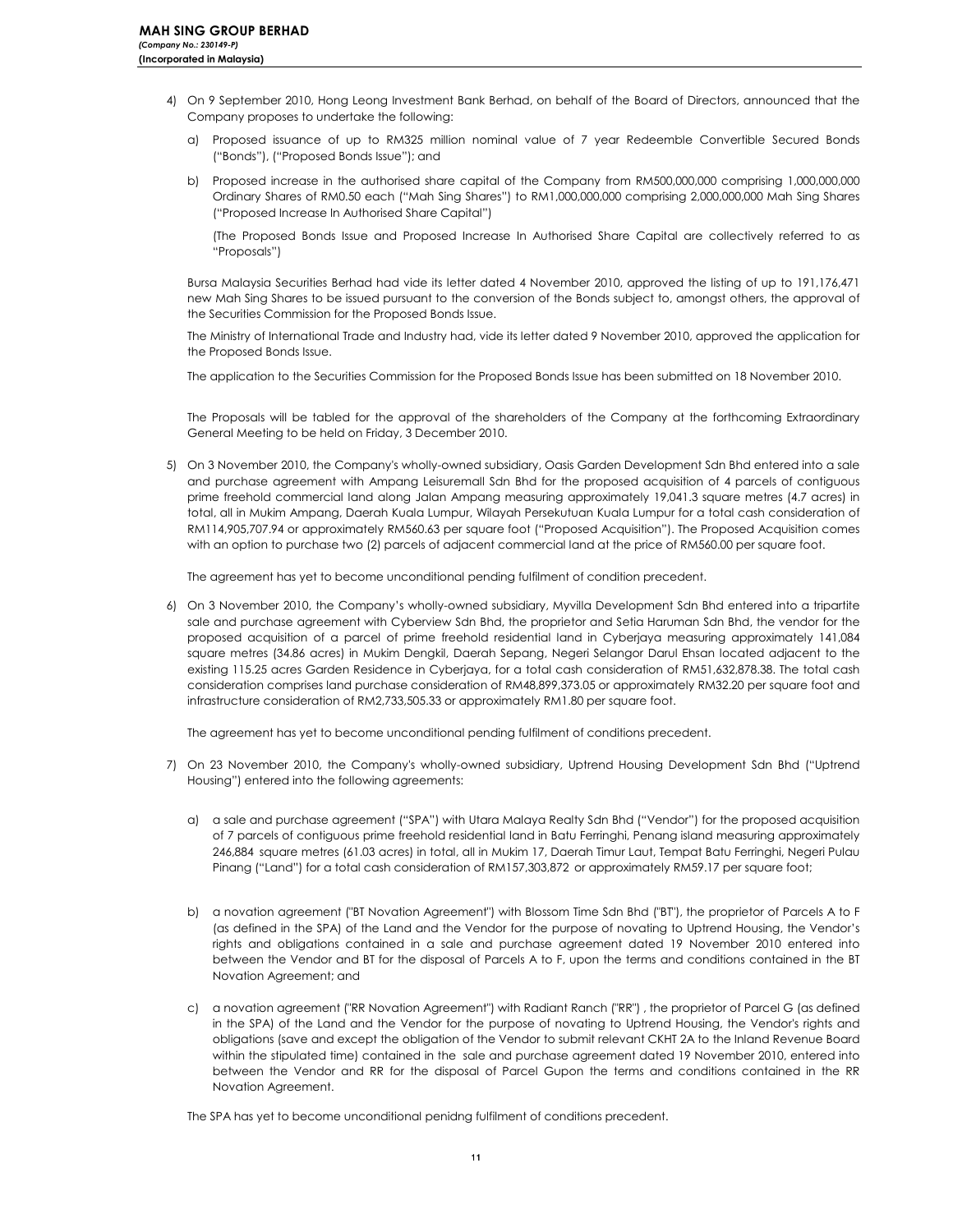### **B9** Group borrowings and debt securities

Total group borrowings as at 30 September 2010 are as follows:

|                                 | Secured       | Secured        | Secured       | Total         |
|---------------------------------|---------------|----------------|---------------|---------------|
|                                 | <b>RM'000</b> | <b>RM'000</b>  | <b>RM'000</b> | <b>RM'000</b> |
| (Denominated in)                | (RM)          | (Indonesian    | (USD)         |               |
|                                 |               | Rupiah)        |               |               |
| Term loans payable              |               |                |               |               |
| - within 12 months              | 47,997        | 593            |               | 48,590        |
| - after 12 months               | 375,962       | 3,478          | 176           | 379,616       |
|                                 | 423,959       | 4,071          | 176           | 428,206       |
| Short term borrowings           | 730           |                |               | 730           |
| Finance lease and hire purchase |               |                |               |               |
| - within 12 months              | 323           | $\overline{2}$ |               | 325           |
| - after 12 months               |               | 22             |               | 22            |
|                                 | 323           | 24             |               | 347           |
| Total                           | 425,012       | 4,095          | 176           | 429,283       |

#### **B10 Financial Instrument**

The Group does not have any financial instrument as at 30 September 2010.

#### **B11 Material litigation**

The Group is not engaged in any material litigation as at 24 November 2010, being the latest practicable date which is not earlier than 7 days from the date of issuance of this Interim Financial Report.

### **B12 Dividend proposed**

No dividend has been proposed for the financial period ended 30 September 2010.

### **B13 Earnings per share ("EPS")**

#### $(a)$ **Basic EPS**

The basic earnings per share has been calculated by dividing the Group's net profit attributable to ordinary equity holders for the period by the weighted average number of ordinary shares in issue.

|                                     | 3 months ended |            | Period ended |            |
|-------------------------------------|----------------|------------|--------------|------------|
|                                     | 30/09/2010     | 30/09/2009 | 30/09/2010   | 30/09/2009 |
| Net Profit for the period (RM'000)  | 29.678         | 23,523     | 86.721       | 69,192     |
| Weighted average number of ordinary |                |            |              |            |
| shares in issue ('000)              | 831,569        | 629.975    | 782.832      | 628,548    |
| Basic EPS (sen)                     | 3.57           | 3.73       | 11.08        | 11.01      |